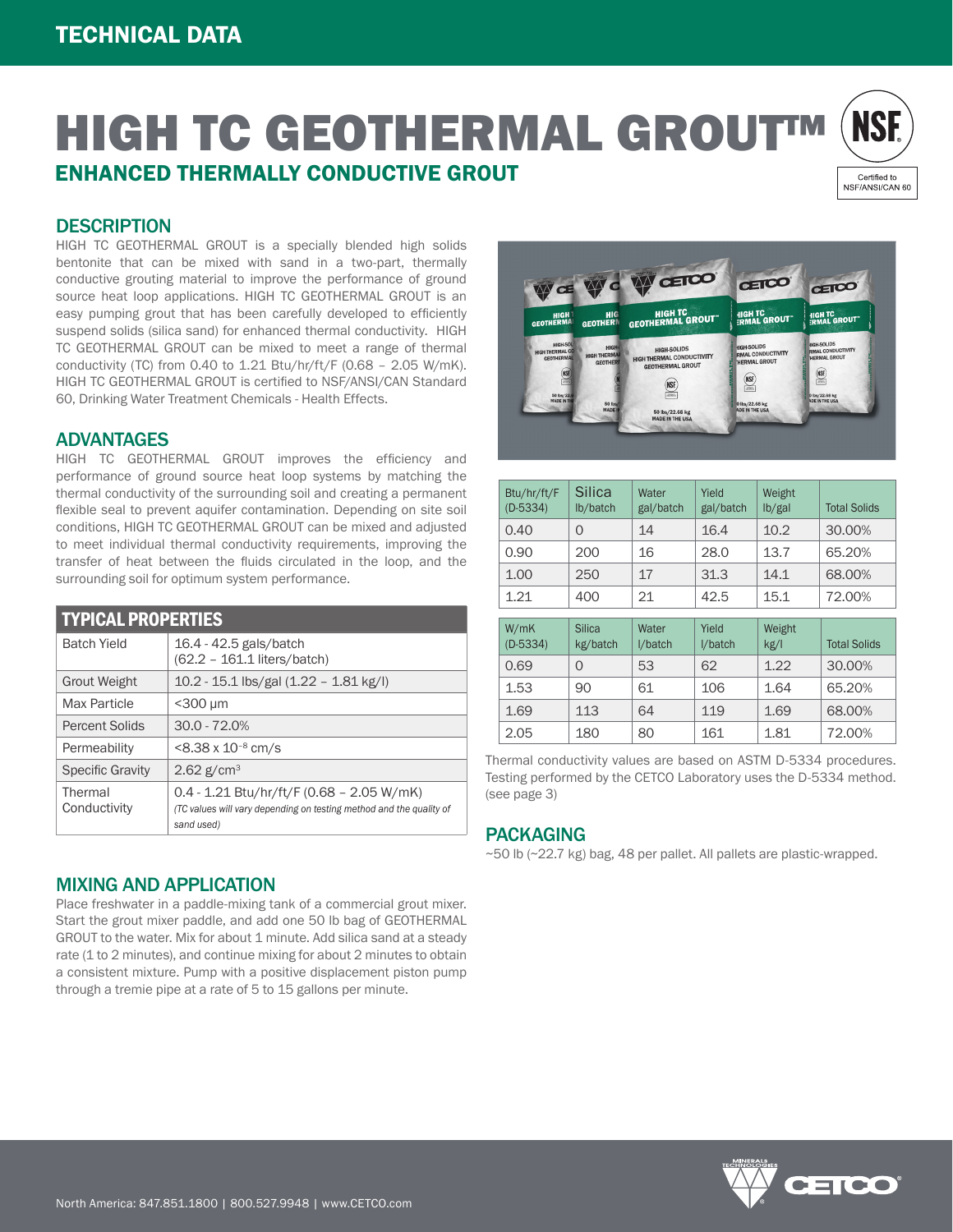|                                         | <b>HIGH TC GEOTHERMAL GROUT</b><br><b>Grout Volume Requirement Table</b> |                     |                                       |                                                |        |      |
|-----------------------------------------|--------------------------------------------------------------------------|---------------------|---------------------------------------|------------------------------------------------|--------|------|
| Nominal<br><b>Borehole</b><br>Size (in) | <b>U-Bend Pipe Size</b>                                                  |                     | Gallons of Grout/<br>Linear Foot with | Batches/100 ft of<br>Bore (@ 65-70%<br>Solids) |        |      |
|                                         | Nominal<br>O.D. (in)                                                     | Actual<br>O.D. (in) | Single U-Bend<br>(2 Pipes)            | 200 lb                                         | 250 lb |      |
|                                         | 4.50                                                                     | 3/4                 | 1.050                                 | 0.7362                                         | 2.78   | 2.49 |
|                                         |                                                                          | $\mathbf{1}$        | 1.315                                 | 0.6851                                         | 2.71   | 2.43 |
|                                         |                                                                          | 11/4                | 1.660                                 | 0.6013                                         | 2.54   | 2.26 |
|                                         | 4.75                                                                     | 3/4                 | 1.050                                 | 0.8306                                         | 3.14   | 2.82 |
|                                         |                                                                          | $\mathbf{1}$        | 1.315                                 | 0.7794                                         | 3.04   | 2.71 |
|                                         |                                                                          | 11/4                | 1.660                                 | 0.6957                                         | 2.86   | 2.55 |
|                                         | 5.00                                                                     | 3/4                 | 1.050                                 | 0.9300                                         | 3.50   | 3.13 |
|                                         |                                                                          | $\mathbf{1}$        | 1.315                                 | 0.8789                                         | 3.36   | 3.00 |
|                                         |                                                                          | 11/4                | 1.660                                 | 0.7951                                         | 3.21   | 2.88 |
|                                         |                                                                          | 11/2                | 1.900                                 | 0.7254                                         | 3.10   | 2.78 |
|                                         | 5.50                                                                     | 3/4                 | 1.050                                 | 1.1442                                         | 4.25   | 3.76 |
|                                         |                                                                          | $\mathbf{1}$        | 1.315                                 | 1.0931                                         | 4.16   | 3.70 |
|                                         |                                                                          | 11/4                | 1.660                                 | 1.0093                                         | 4.01   | 3.57 |
|                                         |                                                                          | 11/2                | 1.900                                 | 0.9396                                         | 3.88   | 3.47 |
|                                         | 6.00                                                                     | 3/4                 | 1.050                                 | 1.3788                                         | 5.07   | 4.53 |
|                                         |                                                                          | $\mathbf{1}$        | 1.315                                 | 1.3277                                         | 4.92   | 4.40 |
|                                         |                                                                          | 11/4                | 1.660                                 | 1.2439                                         | 4.85   | 4.34 |
|                                         |                                                                          | 11/2                | 1.900                                 | 1.1742                                         | 4.76   | 4.21 |
|                                         | 6.50                                                                     | $\mathbf{1}$        | 1.315                                 | 1.5827                                         | 5.84   | 5.27 |
|                                         |                                                                          | 11/4                | 1.660                                 | 1.4989                                         | 5.75   | 5.14 |
|                                         |                                                                          | 11/2                | 1.900                                 | 1.4292                                         | 5.64   | 5.04 |

Note: U-Bend Pipe Sizes based on ASTM D-3035 and ASTM D-2447 (Polyethylene, IPS-OD)

#### How to use this table when using 200 lbs of sand:

Example: 100 bores, each 250 feet deep with a 5 in diameter and a 1 in U-bend assembly installed.

- 1. Find the bore diameter on the left side of the table (5.00 in).
- 2. Next, find the U-bend Pipe Size, Nominal O.D. in the next column (1 in).
- 3. Looking across this row, notice these bores will require 0.8789 gallons of grout per linear foot.
- 4. Calculate total batches of HIGH TC GEOTHERMAL GROUT required for each bore.  $3.21$  (from the far right column) x 2.50 (250 ft deep/100) = 8.03 batches per bore
- 5. Calculate the total batches of HIGH TC GEOTHERMAL GROUT required for the entire project. 8.03 (from step 4 above) x 100 (total number of bores) = 803 total batches required

| <b>Grout Volume Requirement Table</b>                  |                                                                         |                       |                                                        |       |        |
|--------------------------------------------------------|-------------------------------------------------------------------------|-----------------------|--------------------------------------------------------|-------|--------|
| Nominal                                                | Liters of Grout/<br><b>U-Bend Pipe Size</b><br><b>Linear Meter with</b> |                       | Batches/30 m of<br>Bore (@ 65-70%<br>Solids) Size (cm) |       |        |
| <b>Borehole</b><br>Nominal<br>Size (cm)<br>$O.D.$ (cm) |                                                                         | Actual<br>$O.D.$ (cm) | Single U-Bend<br>(2 Pipes)                             | 90 kg | 158 kg |
| 11.4                                                   | 1.91                                                                    | 2.67                  | 9.43                                                   | 2.78  | 2.49   |
|                                                        | 2.54                                                                    | 3.34                  | 8.50                                                   | 2.71  | 2.43   |
|                                                        | 3.18                                                                    | 4.22                  | 7.47                                                   | 2.54  | 2.26   |
| 12.1                                                   | 1.91                                                                    | 2.67                  | 10.31                                                  | 3.14  | 2.82   |
|                                                        | 2.54                                                                    | 3.34                  | 9.68                                                   | 3.04  | 2.71   |
|                                                        | 3.18                                                                    | 4.22                  | 8.64                                                   | 2.86  | 2.55   |
| 12.8                                                   | 1.91                                                                    | 2.67                  | 11.55                                                  | 3.50  | 3.13   |
|                                                        | 2.54                                                                    | 3.34                  | 10.92                                                  | 3.36  | 3.00   |
|                                                        | 3.18                                                                    | 4.22                  | 9.87                                                   | 3.21  | 2.88   |
|                                                        | 3.81                                                                    | 4.83                  | 9.01                                                   | 3.10  | 2.78   |
| 14.0                                                   | 1.91                                                                    | 2.67                  | 14.16                                                  | 4.25  | 3.76   |
|                                                        | 2.54                                                                    | 3.34                  | 13.58                                                  | 4.16  | 3.70   |
|                                                        | 3.18                                                                    | 4.22                  | 12.53                                                  | 4.01  | 3.57   |
|                                                        | 3.81                                                                    | 4.83                  | 11.67                                                  | 3.88  | 3.47   |
| 15.2                                                   | 1.91                                                                    | 2.67                  | 17.11                                                  | 5.07  | 4.53   |
|                                                        | 2.54                                                                    | 3.34                  | 16.49                                                  | 4.92  | 4.40   |
|                                                        | 3.18                                                                    | 4.22                  | 15.45                                                  | 4.85  | 4.34   |
|                                                        | 3.81                                                                    | 4.83                  | 14.58                                                  | 4.76  | 4.21   |
| 16.5                                                   | 2.54                                                                    | 3.34                  | 22.73                                                  | 5.84  | 5.27   |
|                                                        | 3.18                                                                    | 4.22                  | 18.62                                                  | 5.75  | 5.14   |
|                                                        | 3.81                                                                    | 4.83                  | 17.75                                                  | 5.64  | 5.04   |

HIGH TC GEOTHERMAL GROUT

Note: U-Bend Pipe Sizes based on ASTM D-3035 and ASTM D-2447 (Polyethylene, IPS-OD)

#### How to use this table when using 90 kg of sand:

Example: 100 bores, each 75 m deep with a 12.8 cm diameter and a 2.54 cm U-bend assembly installed.

- 1. Find the bore diameter on the left side of the table (12.8 cm).
- 2. Next, find the U-bend Pipe Size, Nominal O.D. in the next column (2.54 cm).
- 3. Looking across this row, notice these bores will require 0.8789 gallons of grout per linear meter.
- 4. Calculate total batches of HIGH TC GEOTHERMAL GROUT required for each bore. 3.21 (from the far right column)  $x$  2.50 (75 m deep/30 m) = 8.03 batches per bore
- 5. Calculate the total batches of HIGH TC GEOTHERMAL GROUT required for the entire project. 8.03 (from step 4 above) x 100 (total number of bores) = 803 total batches required

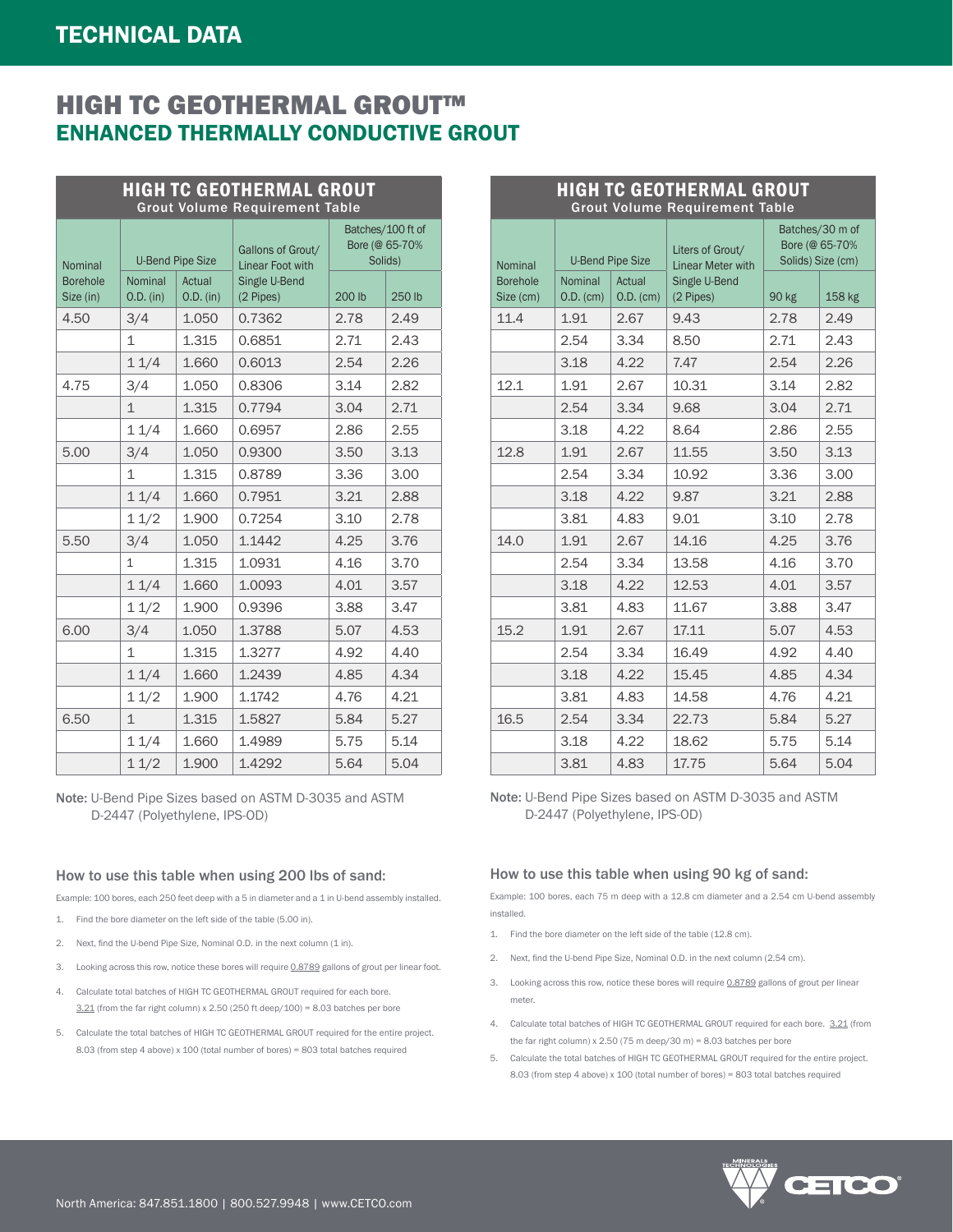## SAND REQUIREMENTS

In order to comply with manufacturer's HIGH TC GEOTHERMAL GROUT specifications, the silica sand used must meet the following criteria. To minimize freight cost it is recommended that the sand portion be obtained locally for most projects, following the sand specifications above for grain mesh size. HIGH TC GEOTHERMAL GROUT can be used with a wide variety of sand sizes. Some suggested specifications are listed below.

| Silicon Dioxide:<br>99% | <b>Grain Shape:</b><br>Rounded | Moisture:<br>< 0.1% |           |
|-------------------------|--------------------------------|---------------------|-----------|
| Sieve Mesh Size         | Retained %<br>Cumulative %     |                     | Passing % |
| #40                     | 1.0% maximum                   | $1.0\%$ or less     | 99.0%     |
| #50                     | 23.0%                          | 23.0%               | 77.0%     |
| #70                     | 57.0%                          | 80.0%               | 20.0%     |
| #100                    | 15.0%                          | 95.0%               | 5.0%      |
| #140                    | 3.0%                           | 98.0%               | 2.0%      |
| $<$ #140                | 2.0%                           | 100.0%              | 0.0%      |